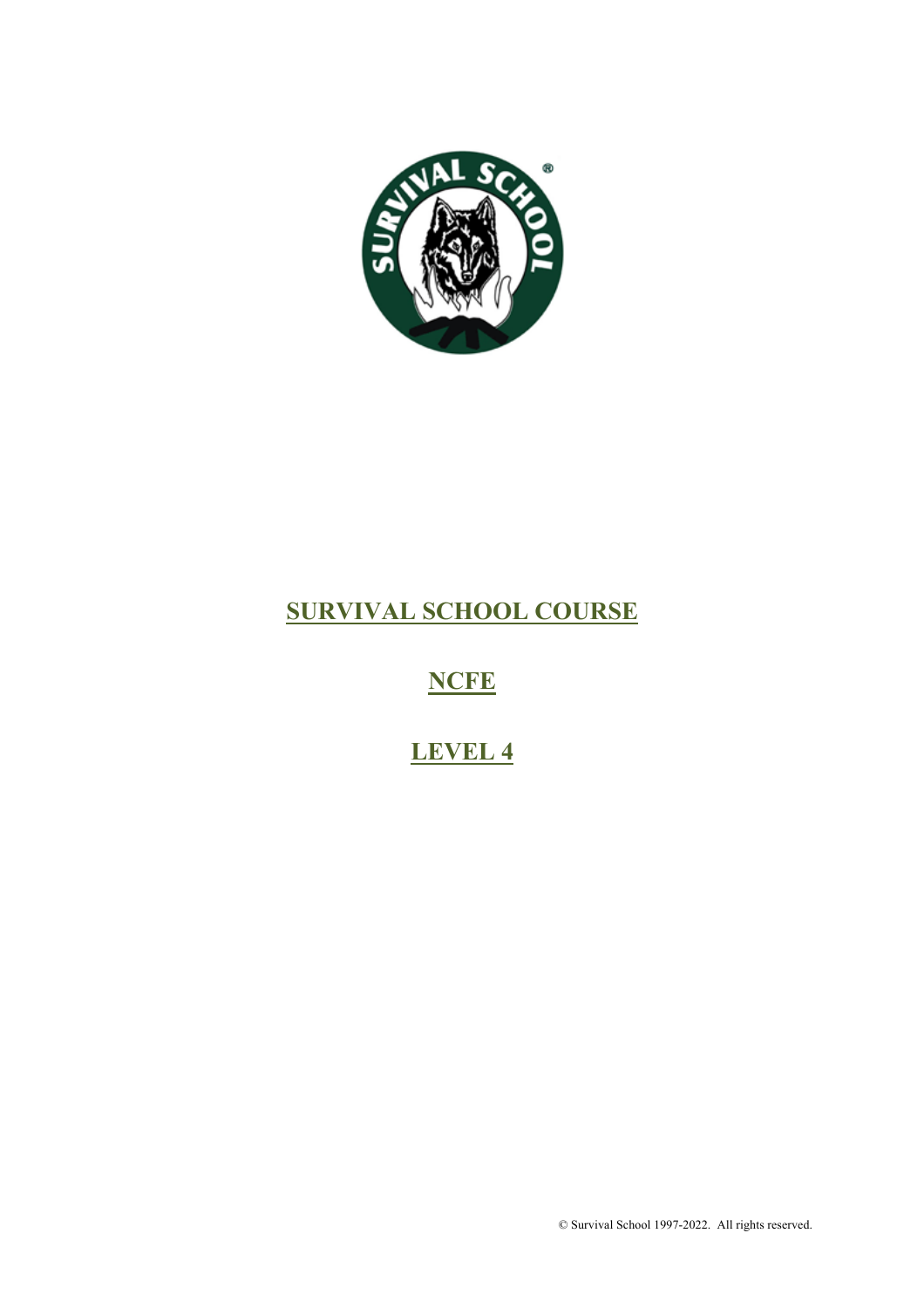## **Contents**

| Unit 01 DESIGN OF A COURSE TO COVER THE LEVEL 2 BUSHCRAFT, SURVIVAL   |
|-----------------------------------------------------------------------|
|                                                                       |
| Unit 02 PRODUCTION OF LESSONS PLANS AND SCHEME OF WORKS FOR THE LEVEL |
|                                                                       |
| Unit 03 DELIVERY OF LESSONS FOR EACH MODULE OF THE LEVEL 2 BUSHCRAFT, |
|                                                                       |
| Unit 04 MENTORING OF STUDENTS TAUGHT BOTH DURING THE COURSE AND       |
|                                                                       |
| Unit 05 DELIVERY OF LEVEL 2 BUSHCRAFT, SURVIVAL AND WILDERNESS LIVING |
|                                                                       |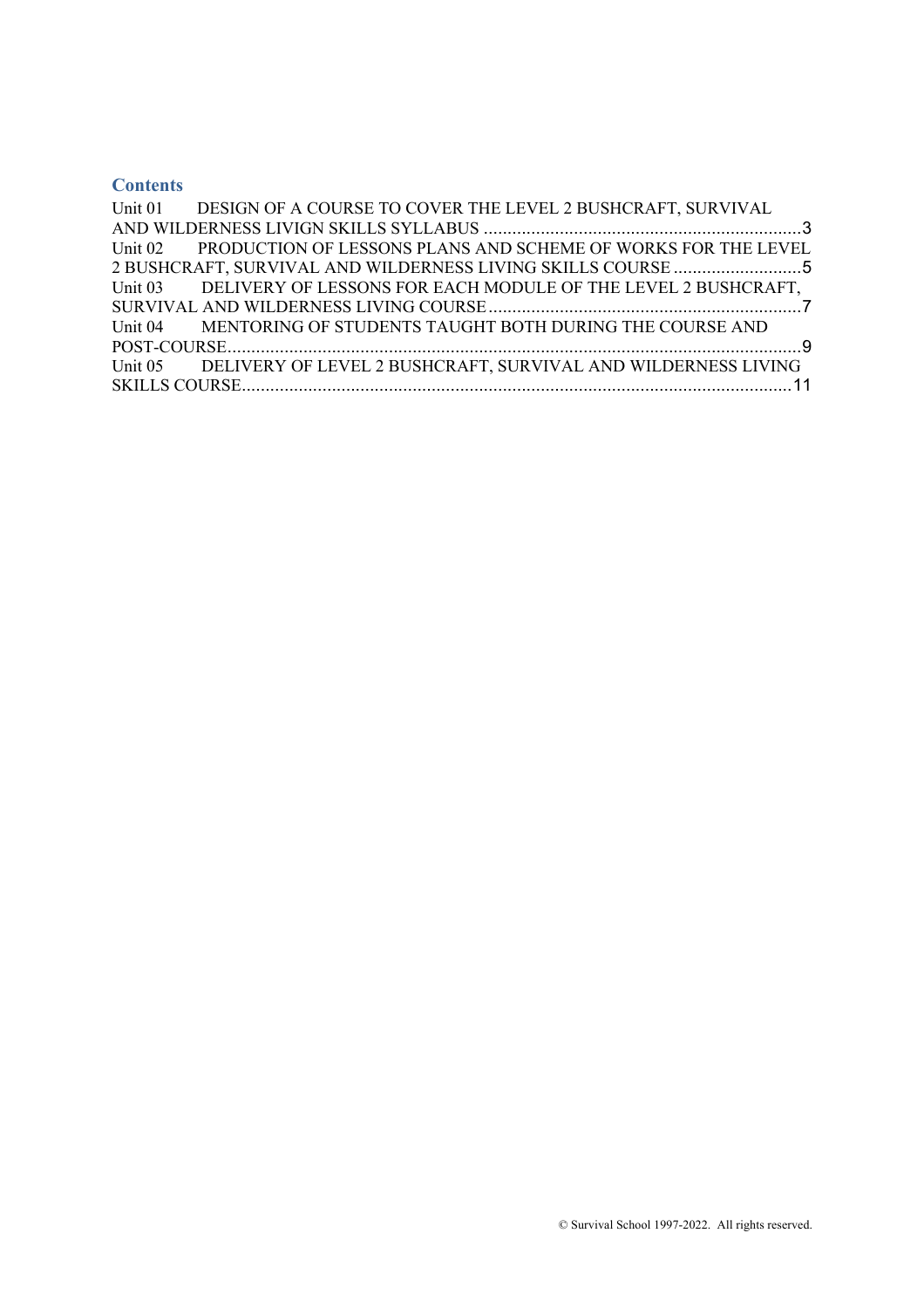## *Unit 01 DESIGN OF A COURSE TO COVER THE LEVEL 2 BUSHCRAFT, SURVIVAL AND WILDERNESS LIVING SKILLS SYLLABUS*

#### **Learning Outcomes:**

#### **The learner will:**

Design a course that when delivered will teach the syllabus to the required standard to pass the Level 2 Bushcraft, Survival and Wilderness Living Skills Assessment.

#### **The learner can:**

The Learner can produce a plan for a course that will provide students with the level of knowledge, skills and techniques required to pass the Level 2 Bushcraft, Survival and Wilderness Living Skills Assessment.

#### **The learner will:**

The Learner will design a course that covers the syllabus for the Level 2 Bushcraft, Survival and Wilderness Living Skills Assessment:

- 1.1 Compulsory modules in the Level 2 Assessment
	- a. Unit 01 CUTTING TOOL SAFETY
	- b. Unit 02 GAME PREPARATION PIGEON
	- c. Unit 03 DAMPER BREAD
	- d. Unit 04 CUTTING TECHNIQUES
	- e. Unit 05 SHELTERS
	- f. Unit 06 GAME PREPARATION TROUT
	- g. Unit 07 GAME PREPARATION RABBIT
	- h. Unit 08 FIRE LIGHTING
	- i. Unit 09 TRAPS AND SNARES
	- j. Unit 10 WATER PREPARATION
	- k. Unit 11 NATURAL CORDAGE
	- l. Unit 12 KNIFE LAW
	- m. Unit 13 KNIFE SHARPENING
	- n. Unit 14 FORAGING
	- o. Unit 15 NATURAL NAVIGATION

#### **The learner can:**

The Learner can organise

1.2

- a. The Learner can compile the administration of documentation for a course.
- b. The Learner can organise the logistics required to ensure that the units can be taught
- c. The Learner can devise a scheme of works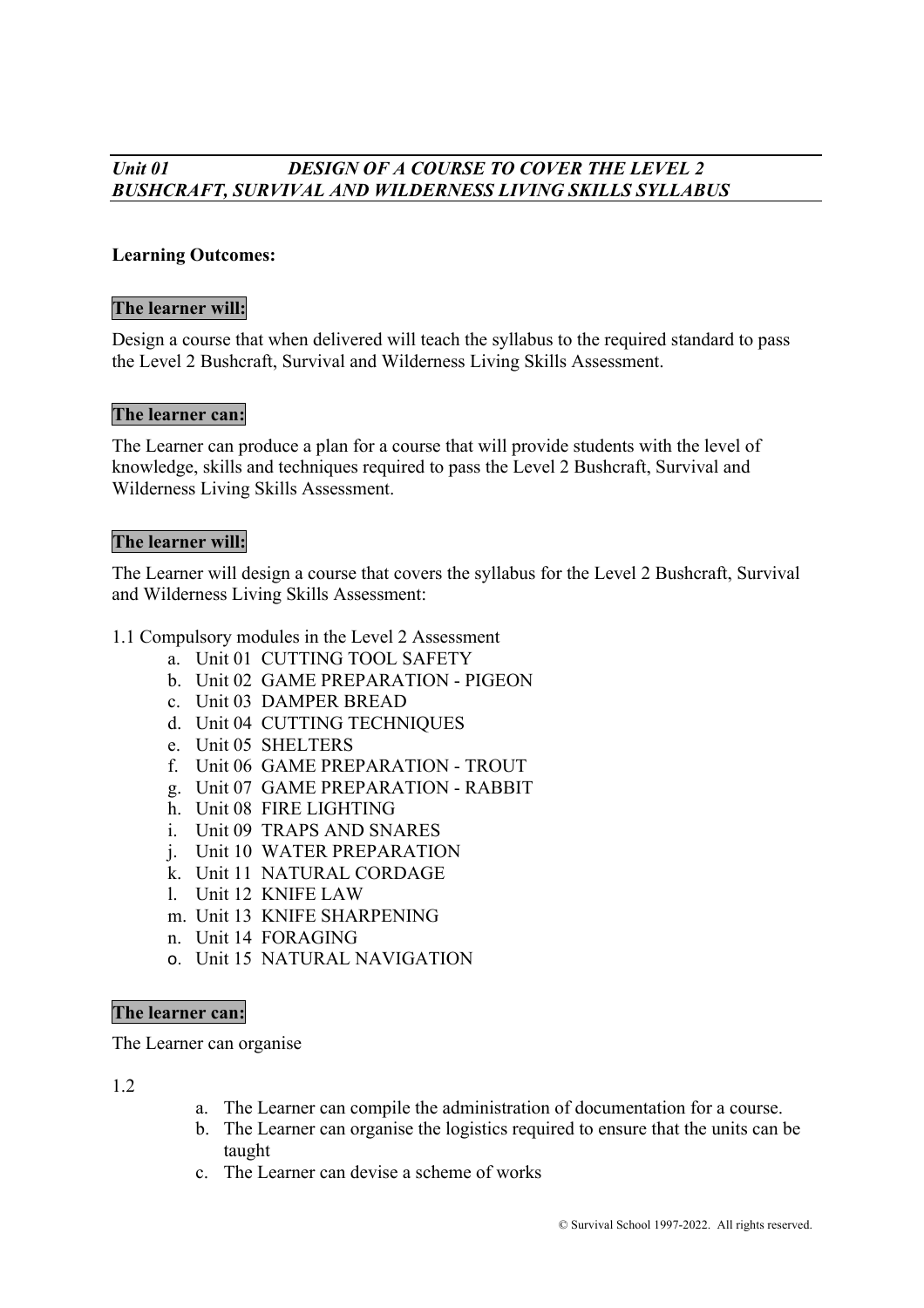- d. The Learner can prepare the staff to ensure that the course covers the entire syllabus
- e. The Learner can prepare and ensure that all centre policies are familiar and adhered to

#### **Range (explanation)**

This module concerns the design of a course and should include a scheme of works. The design of the course must ensure that all aspects of the Level 2 Bushcraft, Survival and Wilderness Living Skills Training Course and Assessments are included.

Internal Assessment Guidance – Unit 01:

| <b>Number</b> | <b>Type of evidence</b>          | <b>Additional information</b><br>(if applicable) |
|---------------|----------------------------------|--------------------------------------------------|
| 1.1           | <b>WD</b> of Design              |                                                  |
| 1.1           | Q/A of Design                    |                                                  |
| 1.1           | <b>WD</b> of Administration Plan |                                                  |
| 1.1           | Q/A of Administration Plan       |                                                  |
| 1.1           | <b>WD</b> of Scheme of Works     |                                                  |
| 1.1           | Q/A of Scheme of Works           |                                                  |
| 1.1           | <b>WD</b> of Logistics Plan      |                                                  |
| 1.1           | Q/A of Logistics Plan            |                                                  |
| $1.1\,$       | <b>Q/A of Centre Policies</b>    |                                                  |

#### **Learning Outcome:**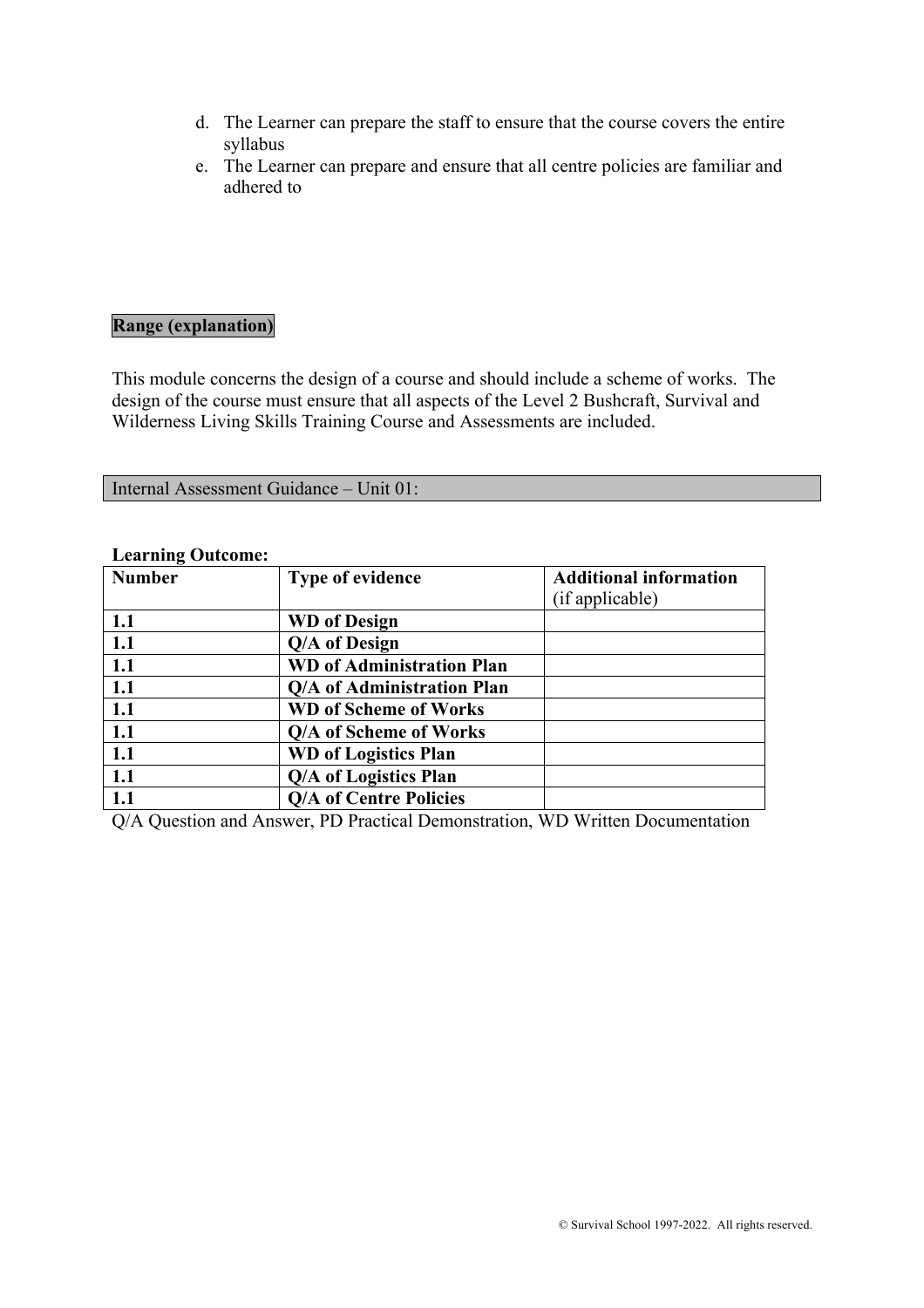#### *Unit 02 PRODUCTION OF LESSONS PLANS AND SCHEME OF WORKS FOR THE LEVEL 2 BUSHCRAFT, SURVIVAL AND WILDERNESS LIVING SKILLS COURSE*

#### **Learning Outcomes:**

#### **The learner will:**

The Learner will learn to produce lessons plans for all units in the level 2 Bushcraft, Survival and Wilderness Living Skills Course. The Learner will also learn the use and design of a Scheme or Works. The Learner will explain the thought process behind their lesson plans and schemes of work.

#### **The learner can:**

- 2.1 The Learner can produce lesson plans for:
	- a. Unit 01 CUTTING TOOL SAFETY
	- b. Unit 02 GAME PREPARATION PIGEON
	- c. Unit 03 DAMPER BREAD
	- d. Unit 04 CUTTING TECHNIQUES
	- e. Unit 05 SHELTERS
	- f. Unit 06 GAME PREPARATION TROUT
	- g. Unit 07 GAME PREPARATION RABBIT
	- h. Unit 08 FIRE LIGHTING
	- i. Unit 09 TRAPS AND SNARES
	- j. Unit 10 WATER PREPARATION
	- k. Unit 11 NATURAL CORDAGE
	- l. Unit 12 KNIFE LAW
	- m. Unit 13 KNIFE SHARPENING
	- n. Unit 14 FORAGING
	- o. Unit 15 NATURAL NAVIGATION
- 2.2 The Learner can produce a Scheme of Works for:
	- a. Unit 01 CUTTING TOOL SAFETY
	- b. Unit 02 GAME PREPARATION PIGEON
	- c. Unit 03 DAMPER BREAD
	- d. Unit 04 CUTTING TECHNIQUES
	- e. Unit 05 SHELTERS
	- f. Unit 06 GAME PREPARATION TROUT
	- g. Unit 07 GAME PREPARATION RABBIT
	- h. Unit 08 FIRE LIGHTING
	- i. Unit 09 TRAPS AND SNARES
	- j. Unit 10 WATER PREPARATION
	- k. Unit 11 NATURAL CORDAGE
	- l. Unit 12 KNIFE LAW
	- m. Unit 13 KNIFE SHARPENING
	- n. Unit 14 FORAGING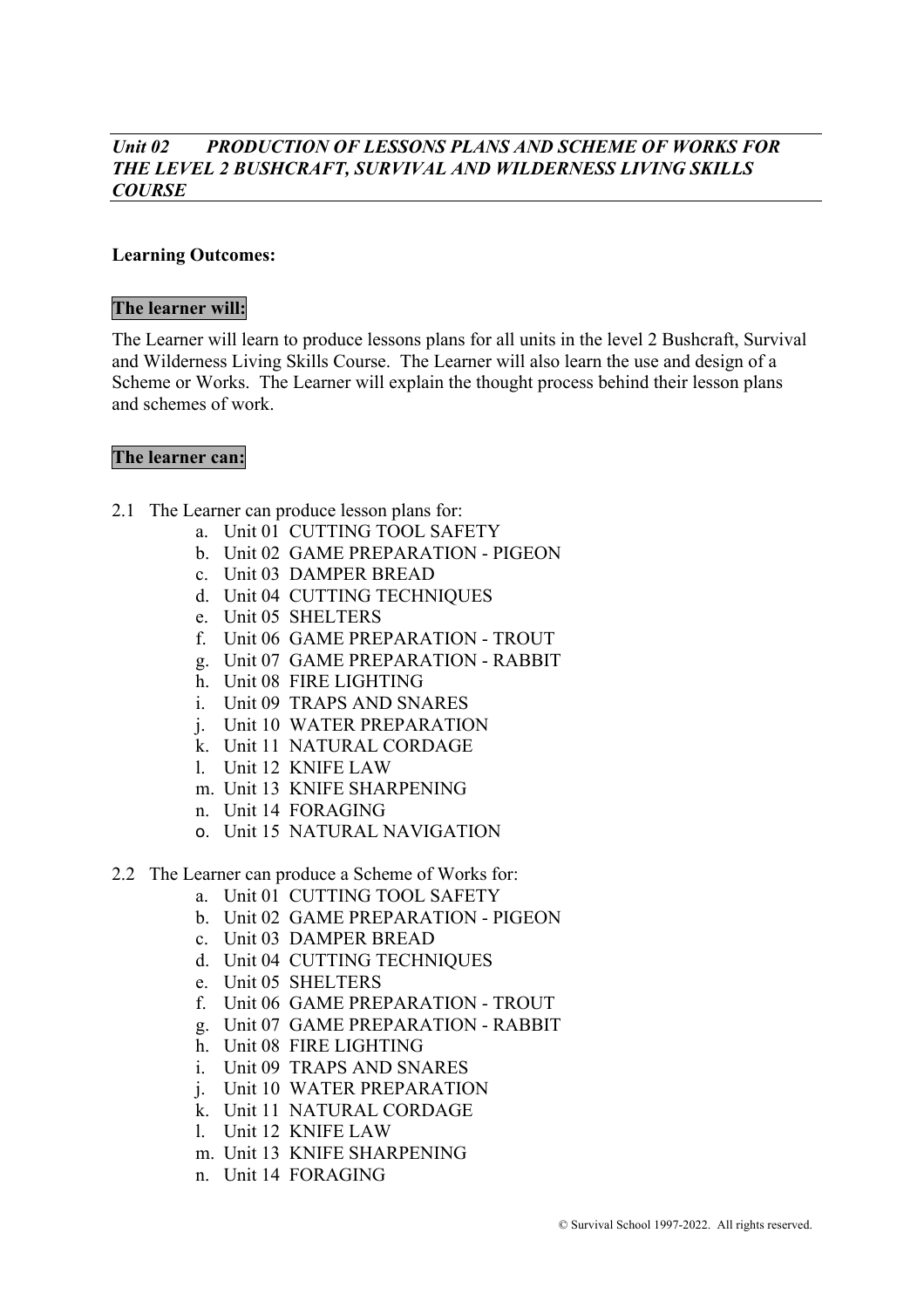### o. Unit 15 NATURAL NAVIGATION

2.3 The Learner can talk through their lessons and scheme of works so that it can be readily understood by an understudy.

## **Range (explanation)**

This module concerns the pre-course paperwork that is essential for the smooth running of a course. The candidate must be able to transfer what is on paper into practise and will be questioned on how this will take place.

Internal Assessment Guidance – Unit 02:

#### **Learning Outcome:** (list one after the other)

| <b>Number</b> | <b>Type of evidence</b>      | <b>Additional information</b><br>(if applicable) |
|---------------|------------------------------|--------------------------------------------------|
| 2.1           | <b>WD of Lesson Plans</b>    |                                                  |
| 2.1           | Q/A of Lesson Plans          |                                                  |
| 2.2           | <b>WD</b> of Scheme of Works |                                                  |
| 2.2           | Q/A of Scheme of Works       |                                                  |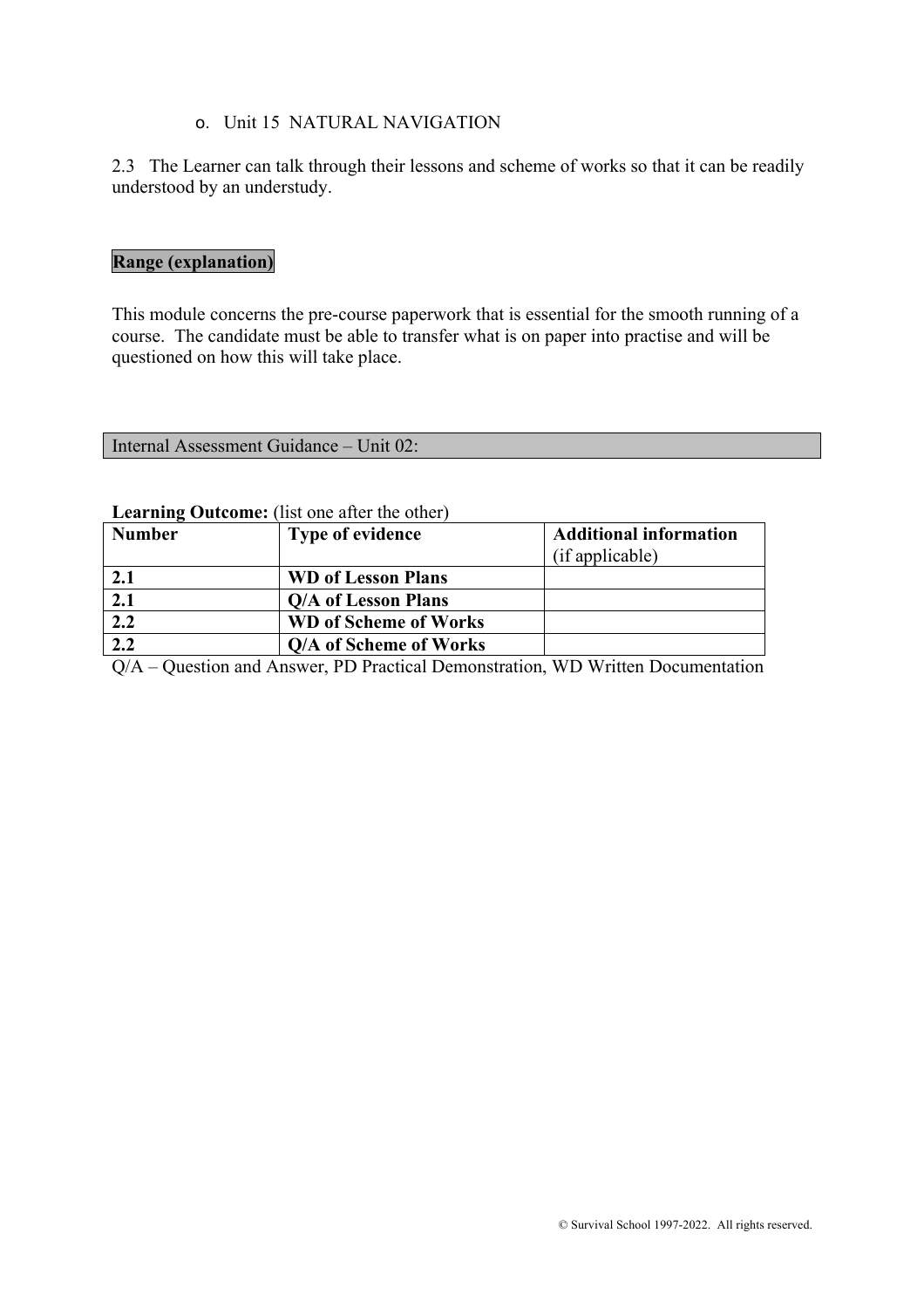## *Unit 03 DELIVERY OF LESSONS FOR EACH MODULE OF THE LEVEL 2 BUSHCRAFT, SURVIVAL AND WILDERNESS LIVING COURSE*

#### **Learning Outcomes:**

#### **The learner will:**

Deliver all the lessons prepared in Unit 2 according to the Scheme of Works already in place to ensure that students of those lessons reach the required standard to pass the Level 2 Bushcraft, Survival and Wilderness Living Skills Assessment.

#### **The learner will:**

#### 3.1

- a. Set up each lesson according to the Scheme of Works
- b. Rehearse each lesson with a mentor
- c. Deliver the lesson according to the lesson plan
- d. Mentor students during practical components
- e. Return the 'classroom' back to the state it was in before the lesson
- f. Ensure that all equipment is returned in a state ready for the next use

#### **The learner can:**

#### 3.2

- a. The learner can construct each lesson according to the Scheme of Work
- b. The learner can rehearse each lesson with a mentor
- c. The learner can deliver the lesson according to the lesson plan
- d. The learner can mentor students during practical components
- e. The learner can return the 'classroom' back to the state it was in before the lesson
- f. The learner can ensure that all equipment is returned in a state ready for the next use

#### **The learner will:**

Know through home learning and mentorship, the extra knowledge to teach the units in the Level 2 Bushcraft, Survival and Wilderness Living Skills Course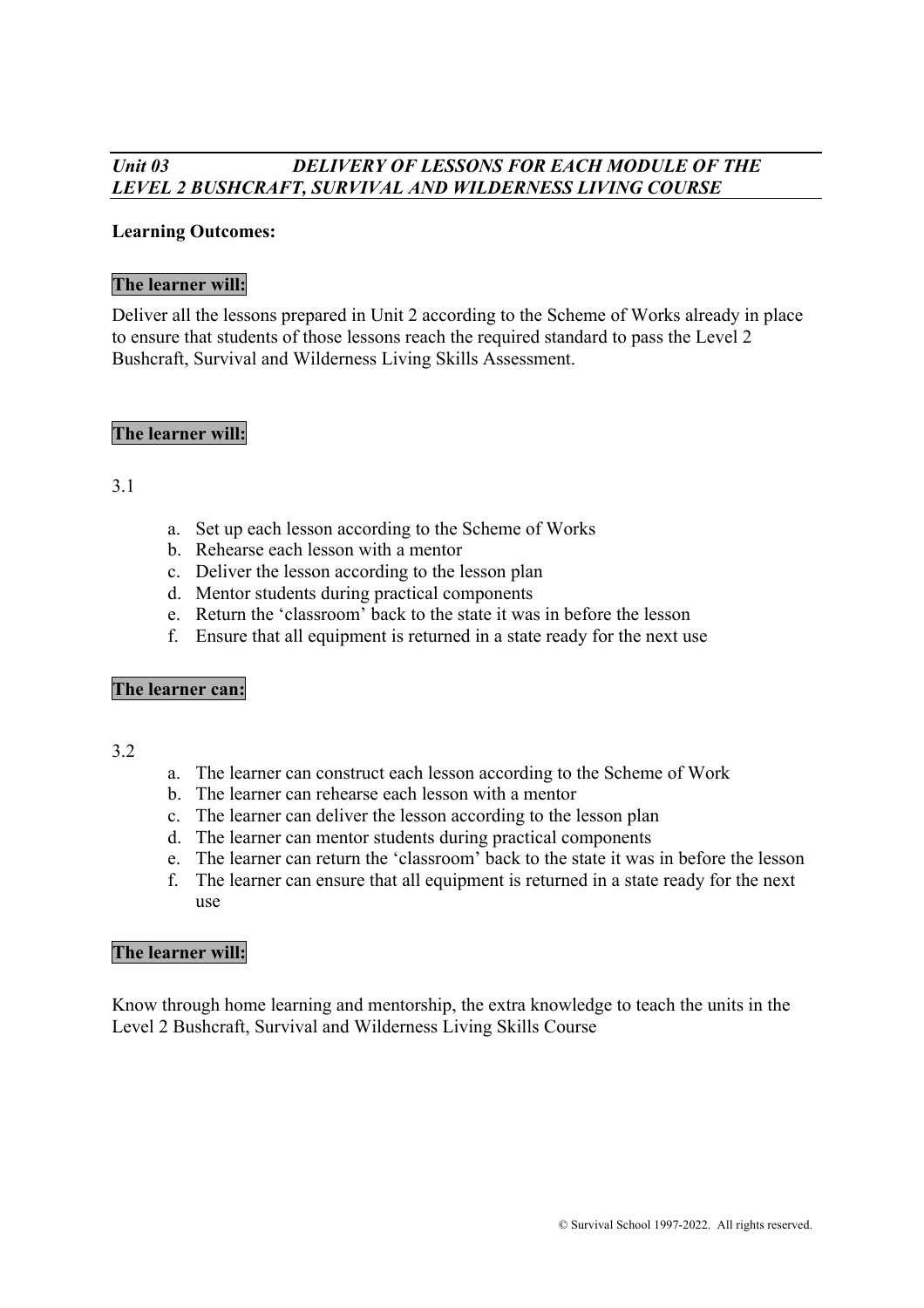#### **The learner can:**

#### 3.2

- a. Construct home reading
- b. Develop knowledge, skills and techniques through talking to existing instructors
- c. Conduct home research and adjust contents of lesson plans through relection.
- d. Practise, develop and perfect skills so that those skills are good enough for demonstrations.

#### **Range (explanation)**

This unit puts the theory into practise. It is not expected that candidates will teach all lessons in one go; rather they are encouraged to concentrate on up to 3 at a time. The emphasis is on quality, not quantity. The content of the lessons must accommodate all that is in the syllabus for the Level 2 Bushcraft, Survival and Wilderness Living Skills Course.

#### Internal Assessment Guidance – Unit 03:

#### **Learning Outcome:** (list one after the other)

| <b>Number</b> | <b>Type of evidence</b>     | <b>Additional information</b> |
|---------------|-----------------------------|-------------------------------|
|               |                             | (if applicable)               |
| 3.1           | PD of Lessons               |                               |
| 3.1           | Q/A of Lessons              |                               |
| 3.2           | Q/A of Research and Reading |                               |
| 3.2           | <b>PD</b> of Skills         |                               |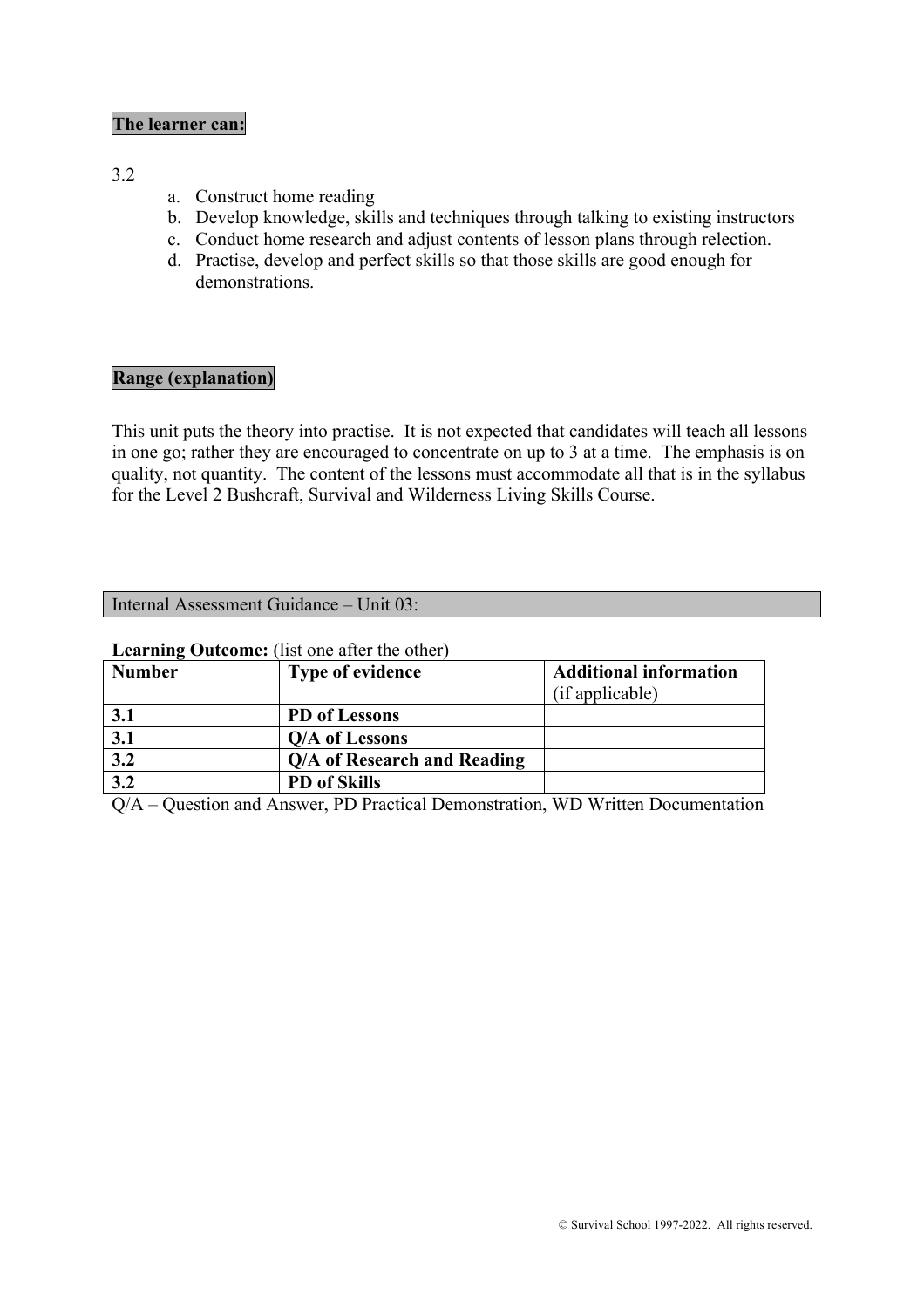## *Unit 04 MENTORING OF STUDENTS TAUGHT BOTH DURING THE COURSE AND POST-COURSE*

#### **Learning Outcomes:**

#### **The learner will:**

Act as mentor until those taught reach the required standard to pass the Level 2 Bushcraft, Survival and Wilderness Living Skills Assessment.

#### **The learner can:**

4.1

- a. The Learner can identify problem areas in each unit
- b. The Learner can offer additional training to students
- c. The Learner can make themselves available for questions during and post-course
- d. The Learner can demonstrate different teaching styles to suit the needs of different students

#### **The learner will:**

The Learner will learn to assess the level and aptitude of a group of students to ensure that they receive the instruction and mentorship most suited to them.

#### **The learner can:**

4.2

- a. The Learner can run additional lessons to consolidate unit knowledge and skills
- b. The Learner can select the most suitable teaching technique for the student group
- c. The Learner can perform relevant techniques and explain knowledge to a high standard so that students have a role model.
- d. The Learner can develop 'soft' skills when dealing with students

#### **Range (explanation)**

This unit is designed to widen the experience and responsibilities of candidates. It is essential that candidates have a much higher level of skill, experience and knowledge when teaching and mentoring students. The 'soft' skills such as communication, directing, encouraging and decision making are vital.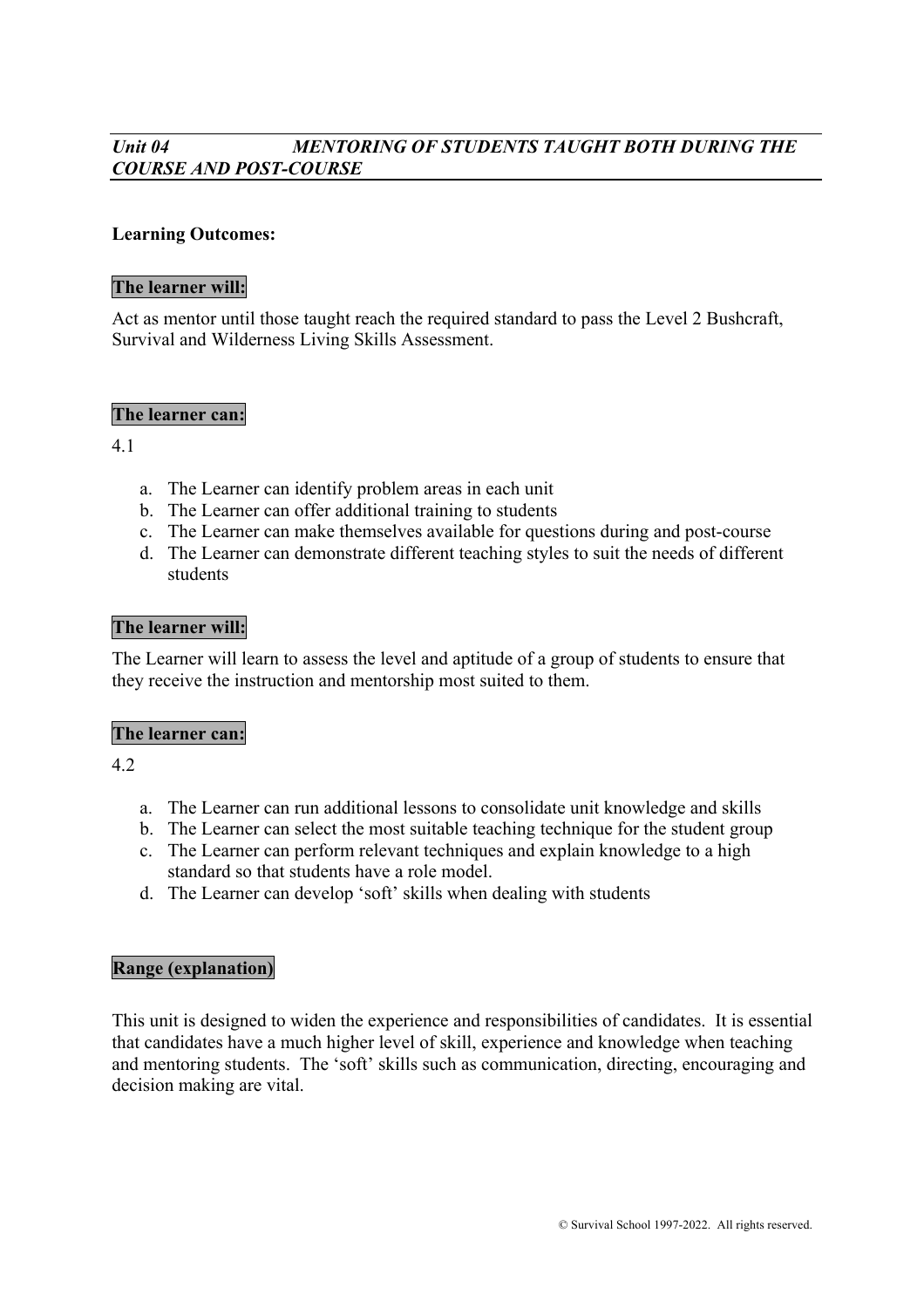Internal Assessment Guidance – Unit 04:

|  | Learning Outcome: (list one after the other) |
|--|----------------------------------------------|
|--|----------------------------------------------|

| <b>Number</b>    | <b>Type of evidence</b>     | <b>Additional information</b> |
|------------------|-----------------------------|-------------------------------|
|                  |                             | (if applicable)               |
| 4.1              | <b>PD</b> of Mentoring      |                               |
| 4.1              | Q/A of Mentoring            |                               |
| 4.2              | PD of High Levels of Skills |                               |
| $\overline{4.2}$ | Q/A of High Levels of       |                               |
|                  | Knowledge                   |                               |
| 4.2              | PD of 'soft' skills         |                               |
| 4.2              | WD of mentoring outcomes    |                               |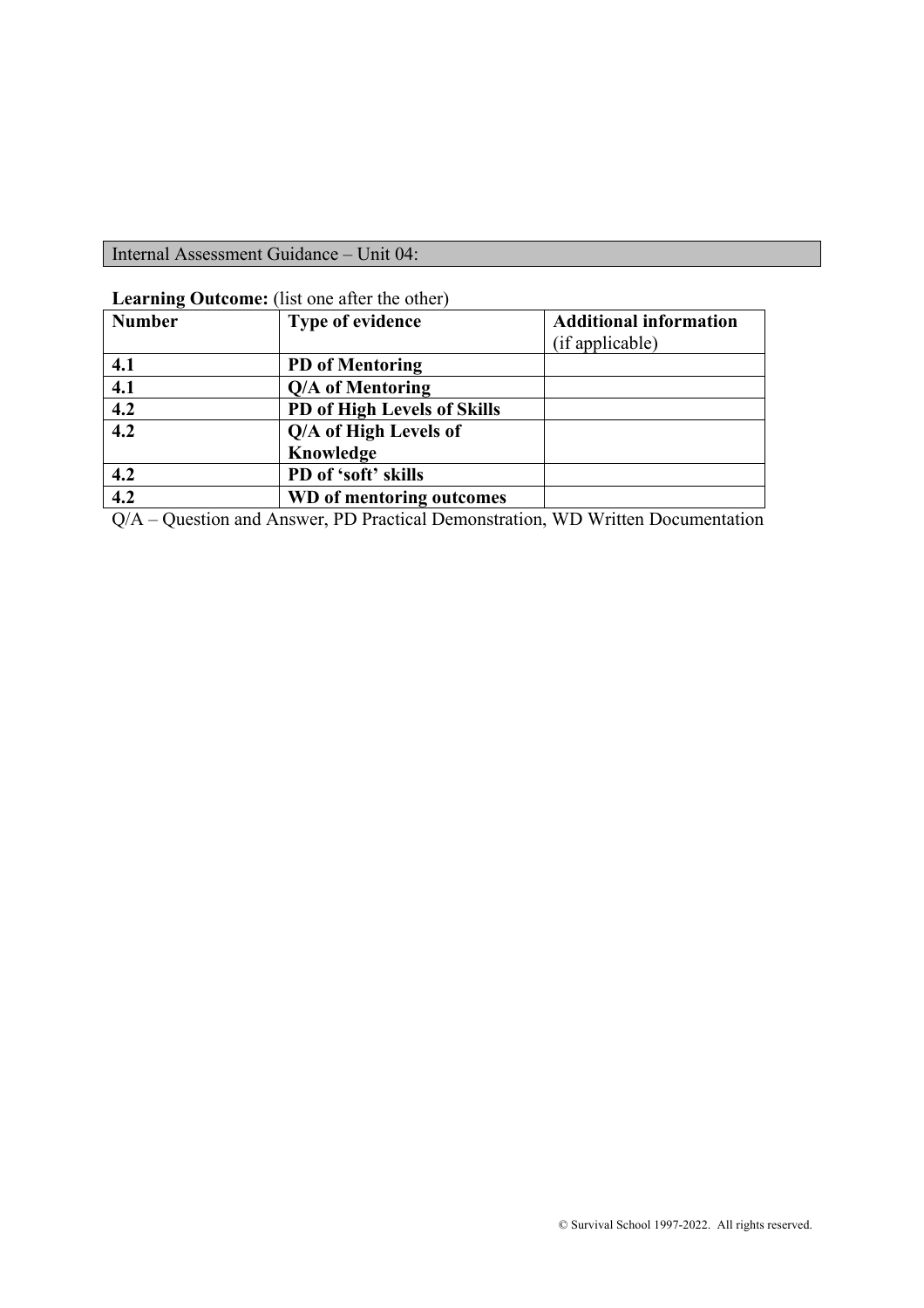## *Unit 05 DELIVERY OF LEVEL 2 BUSHCRAFT, SURVIVAL AND WILDERNESS LIVING SKILLS COURSE*

#### **Learning Outcomes:**

#### **The learner will:**

Design, plan, produce and conduct a course to cover all modules in the Level 2 Bushcraft, Survival and Wilderness Living Skills Assessment, taking complete control of all staff, students, equipment and location within the guidelines of the Centre Policies.

#### **The learner can:**

Learn to

5.1

- a. The Learner can design a Level 2 Bushcraft, Survival and Wilderness Living Skills course
- b. The Learner can plan a Level 2 Bushcraft, Survival and Wilderness Living Skills course
- c. The Learner can produce the Scheme of works for a Level 2 Bushcraft, Survival and Wilderness Living Skills Course
- d. The Learner can conduct a Level 2 Bushcraft, Survival and Wilderness Living Skills Course with total responsibility for students, staff, equipment and location.

## **The learner will:**

The Learner will identify the requirements of the staff and students on the course. The Learner will also learn to introduce and close a course. The Learner will understand the roles of students, instructional staff and assessors in the Level 2 Bushcraft, Survival and Wilderness Living Skills Assessment.

#### **The learner can:**

5.2

- a. The Learner can mentor the staff and students on the course
- b. The Learner can produce a Welcome and Safety Brief and the Closing Brief
- c. The Learner can analyse the Assessors role in the Level 2 Bushcraft, Survival and Wilderness Living Skills Assessment

#### **Range (explanation)**

Whilst the candidate will have autonomy during the course they will be at all times assessed by a qualified member of staff that will be able to mentor the candidate throughout the course. The unit is difficult to assess, but if the course is conducted to include all of the